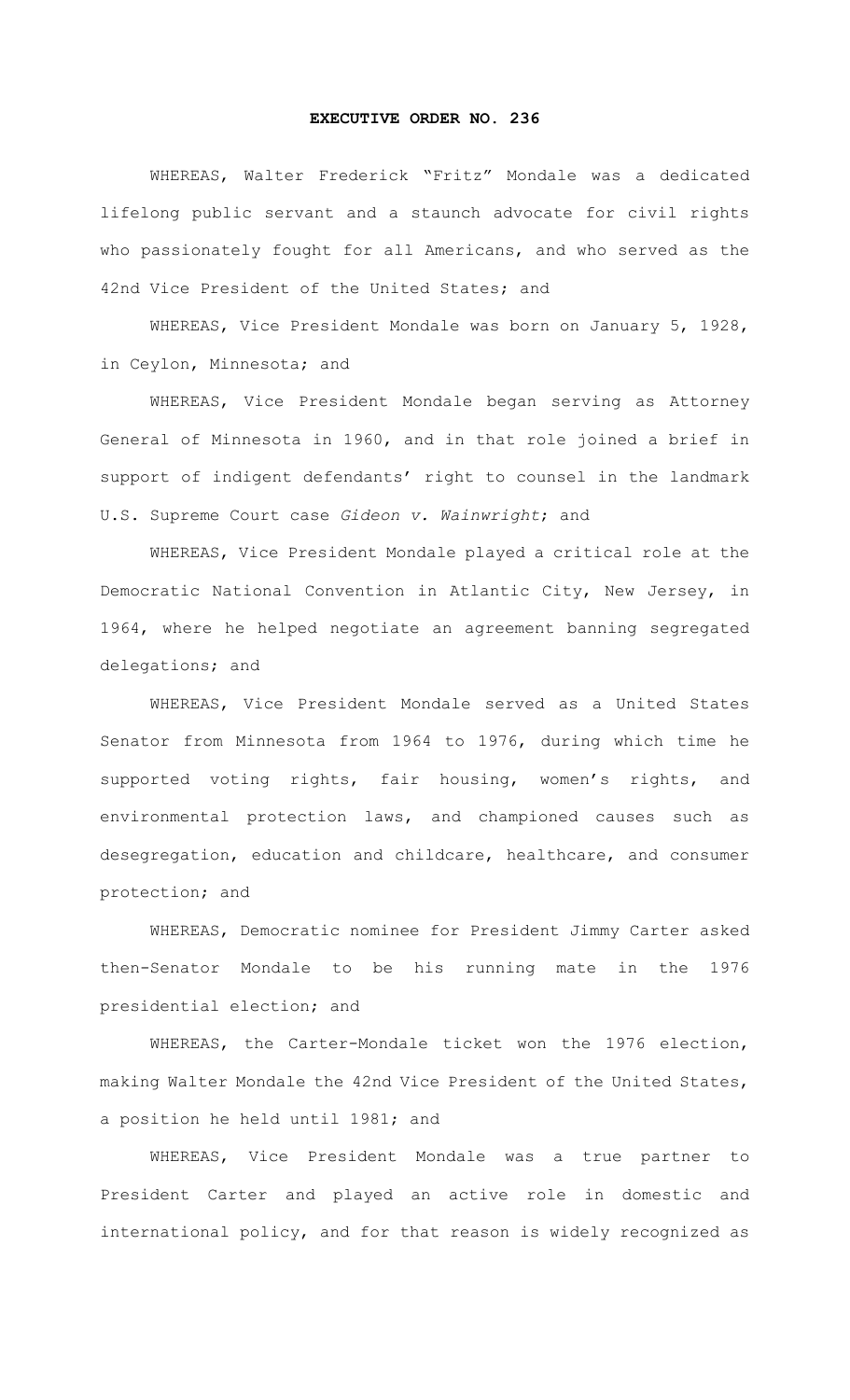having transformed the role of Vice President of the United States into what it is today; and

WHEREAS, during his time as vice president, Vice President Mondale advocated for labor policies that helped the unemployed, supported affirmative action, played a role in negotiating the Camp David Accords and the Panama Canal treaty ratification, opposed apartheid in South Africa, and worked to resettle Vietnam War refugees; and

WHEREAS, Vice President Mondale secured the Democratic nomination for President in 1984, in part due to his victory in the New Jersey presidential primary, and made history by selecting Representative Geraldine A. Ferraro of New York as his running mate, which made Representative Ferraro the first woman to be on a major party national ticket; and

WHEREAS, Vice President Mondale served as President Bill Clinton's Ambassador to Japan from 1993 to 1996 and Special Envoy to Indonesia in 1998; and

WHEREAS, I had the privilege of meeting Vice President Mondale more than 15 years ago, when I served as National Finance Chair of the Democratic National Committee, and am honored to have counted him as a friend; and

WHEREAS, Vice President Mondale remained actively engaged in politics and public service into his nineties; and

WHEREAS, Joan Mondale, Vice President Mondale's wife, died in 2014, and Eleanor Mondale Poling, his daughter, died in 2011; and

WHEREAS, Vice President Mondale passed away at the age of 93 on April 19, 2021, in Minneapolis; and

WHEREAS, Vice President Mondale is survived by, among others, his two sons, four grandchildren, and two step-granddaughters; and

2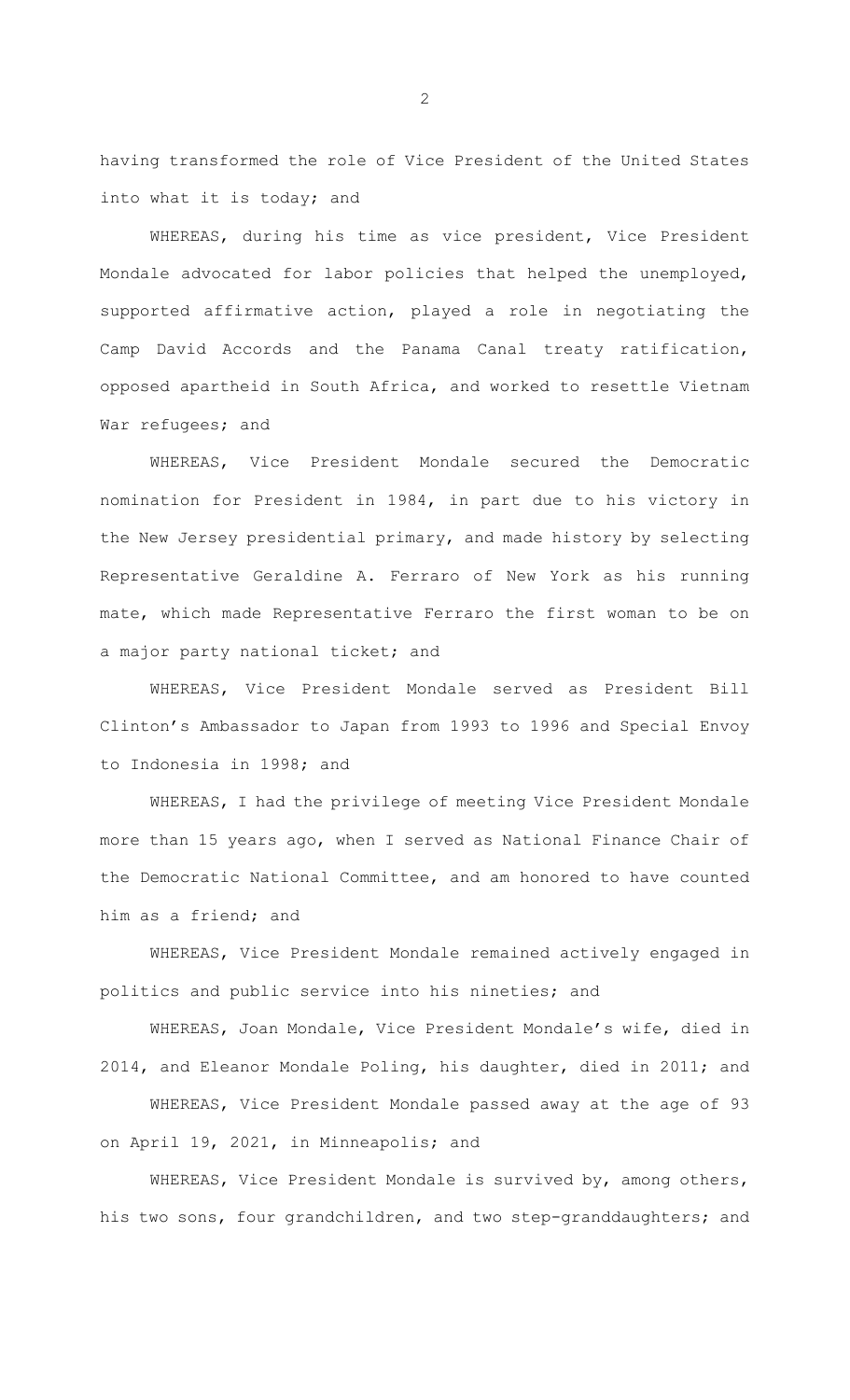WHEREAS, Vice President Mondale will be sorely missed not only by his family, friends, and colleagues, to whom he bade farewell in a letter before his death, but also by all of the people of the United States, in service of whom he dedicated his career; and

WHEREAS, it is with immense sadness and gratitude we mourn the passing of Vice President Mondale, who brought humor, dignity, kindness, and honesty to his many decades of public service; and

WHEREAS, President Biden, with whom Vice President Mondale served in the U.S. Senate, has issued a proclamation ordering that the flag of the United States be flown at half-staff at the White House and on all public buildings and grounds, at all military posts and naval stations, and on all naval vessels of the Federal Government in the District of Columbia and throughout the United States and its Territories and possessions, and at all United States embassies, legations, consular offices, and other facilities abroad, including all military facilities and naval vessels and stations, until sunset, on the day of interment;

NOW, THEREFORE, I, PHILIP D. MURPHY, Governor of the State of New Jersey, by virtue of the authority vested in me by the Constitution and by the Statutes of this State, do hereby ORDER and DIRECT:

1. The flag of the United States of America and the flag of New Jersey shall remain at half-staff at all State departments, offices, agencies, and instrumentalities during appropriate hours until sunset on the day of interment, consistent with federal law and directives, in recognition and mourning of a passionate, committed, lifelong public servant, Vice President Walter Mondale.

3